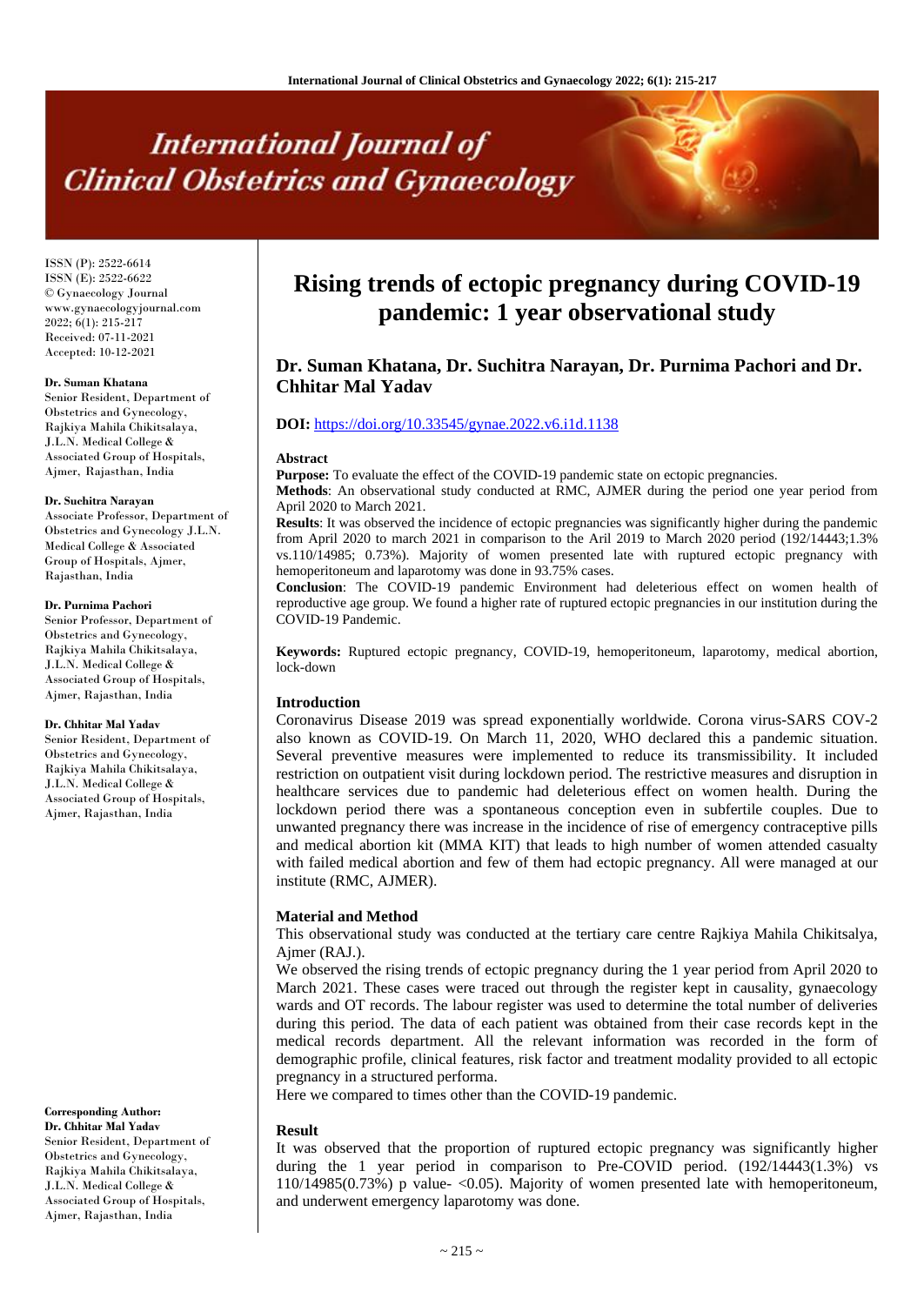**Table 1:** Baseline Characteristics of Study Population.

| Age          | <b>No. of Patients</b> | <b>Percentage</b>       |
|--------------|------------------------|-------------------------|
| $<$ 20 YEARS | 35                     | 18.22                   |
| 21-24 YEARS  |                        | 21.87                   |
| 25-29 YEARS  | 50                     | 31.25                   |
| $>30$ YEARS  |                        | 28.64                   |
| .            | .<br>(0.1)             | $\sim$ $\sim$<br>$\sim$ |

As shown Majority of women (31.25%) were within the age group 25- 29 years.

|  | Table 2: Distribution According To Parity. |  |  |
|--|--------------------------------------------|--|--|
|--|--------------------------------------------|--|--|

| Parity | No. of patients | percentage |
|--------|-----------------|------------|
|        |                 | 14.58      |
|        |                 | 13.02      |
|        |                 | 15.62      |
|        |                 | 23.43      |
|        |                 | 33.33      |

A significant proportion (33.33%) woman was multiparous and 13.02% were primiparous.

**Table 3:** Distribution According To Duration Of Amenorrhea.

| <b>Duration</b> (weeks) | No. of patients | percentage |
|-------------------------|-----------------|------------|
| $\langle 7$ weeks       |                 | 20.83      |
| 8-10 weeks              | 98              | 51.04      |
| $>11$ weeks             |                 | 78 17      |
|                         |                 |            |

We received 51.04% women had Amenorrhea of 8-10 weeks.

**Table 4:** Distribution According To Clinical Presentation**.**

| No. of patients | Percentage |
|-----------------|------------|
| 52              | 27.08      |
| 49              | 25.52      |
|                 | 36.45      |
|                 | 10.93      |
|                 | .<br>. .   |

Clinical triad (Amenorrhea, pain abdomen, vaginal bleeding) present in (36.45%) Women.10.93% women were hemodynamically unstable.

| <b>Risk factor</b>               | No. of patients | Percentage |
|----------------------------------|-----------------|------------|
| $H$ / $\circ$ PID                | 42              | 21.87      |
| H/o IUCD/LS failure              | 23              | 11.97      |
| H/o previous ectopic pregnancy   | 37              | 19.27      |
| H/o medical abortion pill intake | 47              | 24.47      |
| H/o Infertility                  | 21              | 10.93      |
| No risk factor                   | 22              | 11.45      |

**Table 5:** Risk Factor For Ectopic Pregnancy In Study Group.

24.47% of women had H/o over the counter use of emergency pills and medical abortion pills (MMA KIT) was the contributing factor, whereas 21.87% women H/o PID.

**Table 6:** Distribution According To Treatment Modality.

| <b>Treatment</b>   | No. of patients | percentage |
|--------------------|-----------------|------------|
| Laprotomy          |                 |            |
| Laproscopy         |                 | 3.64       |
| Medical management |                 |            |

Laparotomy was done in 93.75% of women.

| <b>Site</b>          | No. of patients | percentage |
|----------------------|-----------------|------------|
| Ampulla              | 164             | 85.41      |
| Isthmus              |                 | 6.25       |
| Fimbria              |                 | 3.64       |
| Interstitial/cornual |                 | 2.6        |
| Tubo-ovarian         |                 | 2.08       |

The commonest site of ectopic gestation was the ampullary region while the Tubo- ovarian site had the lowest occurrence.

#### **Statistical Analysis**

In our institute total no. of deliveries from April 2019 to March 2020 was 14985 out of which 110 (0.73%) women had ectopic pregnancy. Whereas during the COVID period April 2020 to March 2021 was 14443 out of which 192 (1.3%) with ectopic pregnancy were admitted.so the proportion of ectopic pregnancies was significantly higher during the COVID pandemic. (Fischer's exact test p value- < 0.05).

# **Discussion**

Ectopic pregnancies still contribute significantly to obstetric emergencies in the first trimester. In the developed countries, 1to 2% of all reported pregnancies are ectopic pregnancies. Treatment options include surgery and Medical management. The majority of women (28.64%) in our study belong to the age group of 25-29 years, which is close to the study done by Panchal *et al*. The majority of women (33.33%) were multigravida. The higher incidence may be due to previous miscarriages, resulting in infections, leading to tubal damage.

Out of these women 28.64% had H/o PID. This is correlating to the study done by Gupta *et al*. Endosalpingitis due to PID may entrap the migrating embryo, leading to ectopic implantation and peritubal adhesions, and impaired peristaltic movements may also give rise to inadequate transportation.

IUCD as a risk factor in 9.89% of cases. If a women conceives with an IUCD in situ, the risk of a tubal pregnancy increases.

In our study, majority of women presented with ruptured ectopic pregnancy and only 5 women came in unruptured state with mild pain and were given Methotrexate 50mg/m2BSA, a single dose. Urine for pregnancy test, Serum beta human chorionic gonadotropin(hCG) and trans vaginal ultrasound were the diagnostic tool used to confirm the diagnosis of ectopic pregnancies.

We avoided giving multiple doses of methotrexate, as a higher cumulative dose of methotrexate has the potential for more severe side effects. Methotrexate is more effective in the treatment of ectopic gestation when a quantitative serum hCG level is less than 5000mIU/ml and there is no fetal cardiac activity detected by ultrasonography. Before giving methotrexate to women laboratory investigation, include a blood group, complete blood count, liver function test, serum creatinine.

Laparotomy was done in 93.75% of cases. Unilateral salpingectomy was the mode of treatment in ruptured ectopic pregnancies.

The commonest site of ectopic pregnancy was the ampulla (85.41%) of the fallopian tube. The ampullary part of the tube also commonly involved in a study conducted by swende and jogo. Majority of women late reported with hemoperitoneum and vitally unstable. However, no maternal mortality occurred in our study.

# **Conclusion**

Our data raise serious concerns regarding the potential deleterious consequences of COVID-19 pandemic on women health of reproductive age group. Surgical treatment was done more often because of patients reporting late to the hospital. Screening of high risk cases, early diagnosis and early intervention reduce the morbidity and mortality in ectopic pregnancies.

#### **References**

1. Bouyer J, Coste J, Fernandez H, Pouly JL, Job-Spira N. Sites of ectopic pregnancy: a 10 year population-based